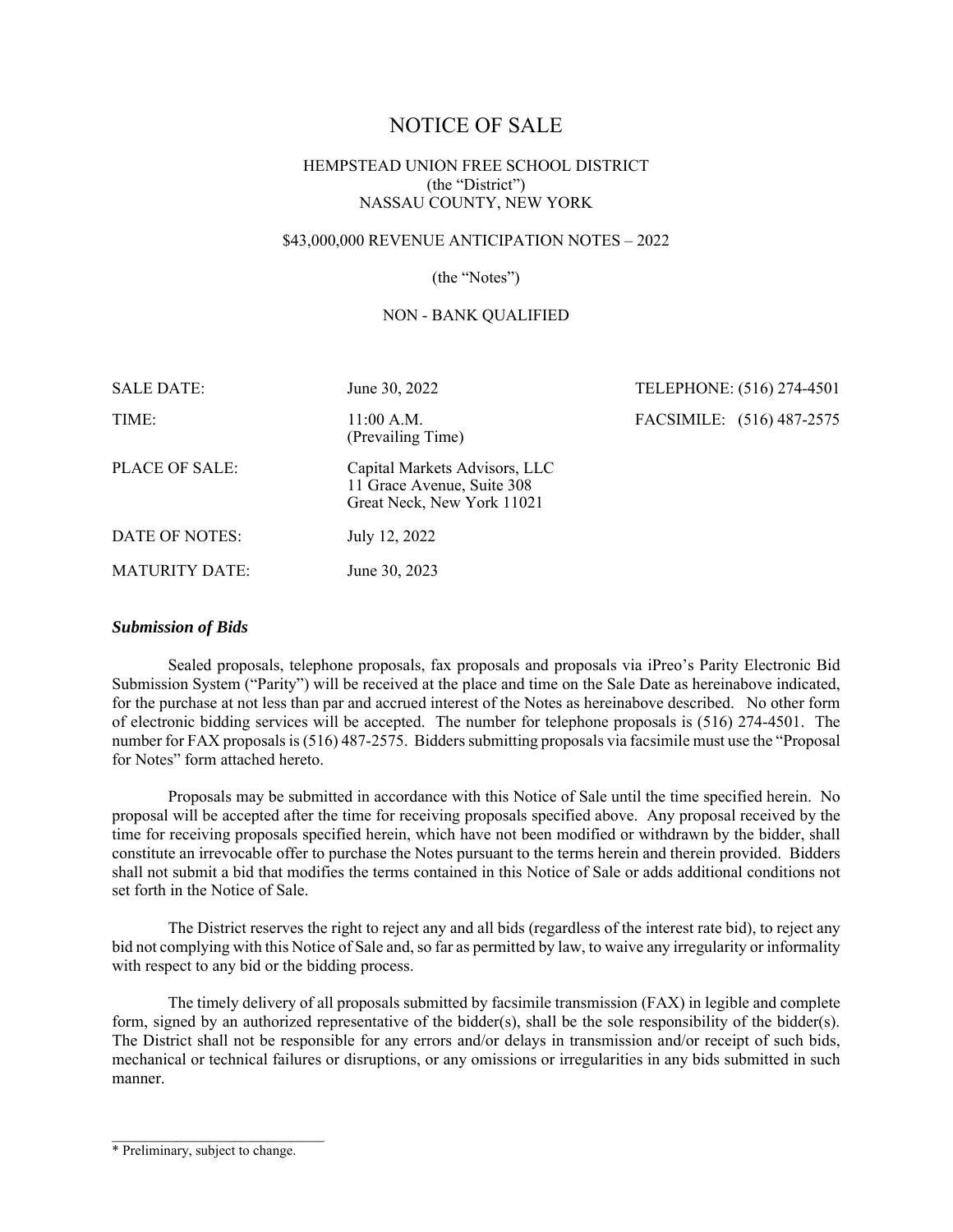Bids may be for all or a portion of the Notes (\$5,000,000 minimum bid) and must state in a multiple of one-hundredth or one-eighth of 1% a rate or rates of interest per annum which such Notes shall bear. Interest will be calculated on the basis of a 30-day month and 360-day year. The Notes will not be subject to prior redemption.

#### *Bidding using Parity*

Prospective bidders wishing to submit an electronic bid via Parity must be contracted customers of Parity. Prospective bidders who do not have a contract with Parity must call (212) 849-5021 to become a customer. By submitting an electronic bid for the Notes, a bidder represents and warrants to the District that such bidder's bid for the purchase of the Notes is submitted for and on behalf of such prospective bidder by an officer or agent who is duly authorized to bind the bidder to a legal, valid and enforceable contract for the purchase of the Notes.

Each prospective bidder who wishes to submit an electronic bid shall be solely responsible to register to bid via Parity. Each qualified prospective bidder shall be solely responsible to make necessary arrangements to access Parity for purposes of submitting its bid in a timely manner and in compliance with the requirements of this Notice of Sale. Neither the District nor Parity shall have any duty or obligation to undertake such registration to bid for any prospective bidder or to provide or assure such access to any qualified prospective bidder, and neither the District nor Parity shall be responsible for a bidder's failure to register to bid or for proper operation of, or have any liability for any delays or interruptions of, or any damages caused by Parity. The District is using Parity as a communications mechanism, and not as the District's agent, to conduct the electronic bidding for the District's Notes. The District is not bound by any advice or determination of Parity as to whether any bid complies with the terms of this Notice of Sale. All costs and expenses incurred by prospective bidders in connection with their registration and submission of bids via Parity are the sole responsibility of the bidders, and the District is not responsible, directly or indirectly, for any such costs or expenses. If a prospective bidder encounters any difficulty in registering to bid, or submitting or modifying a bid for the Notes, it should telephone Parity and notify the District's Municipal Advisor, Capital Markets Advisors, LLC at (516) 274-4501 (provided that the District shall have no obligation to take any action whatsoever upon receipt of such notice).

If any provisions of this Notice of Sale shall conflict with information provided by Parity, as approved provider of electronic bidding services, this Notice of Sale shall control. Further information about Parity, including any fee charged, may be obtained from Parity at (212) 849-5021. The time maintained by Parity shall constitute the official time with respect to all bids submitted.

#### *Post-sale Adjustments of Par Amount of the Notes*

Following the sale of the Notes, the aggregate par amount of Notes may be decreased in an amount not in excess of the premium offered by the successful bidder to the extent necessary in order that the total proceeds, which include the total par amount of the Notes plus the original issue premium, if any, received by the District do not exceed the maximum amount permitted under applicable provisions of the Internal Revenue Code of 1986, as amended. In such event, the premium shall also be adjusted to the extent necessary to achieve the same net interest cost which served as the basis for the award to the purchaser(s). If the Notes are awarded to more than one purchaser, any decrease in the par amount of the Notes shall be made on a pro-rata basis among said purchasers and the premium shall also be adjusted to the extent necessary to achieve the same net interest cost.

#### *Payment and Security for the Notes*

Said Notes are general obligations of the District and the faith and credit of such District are pledged for payment of the principal of and interest on such Notes. All the taxable real property in said District will be subject to the levy of ad valorem taxes, subject to certain statutory limitations, sufficient to pay the principal of and interest on the Notes. (See "*Tax Levy Limit Law*") in the Preliminary Official Statement of the District dated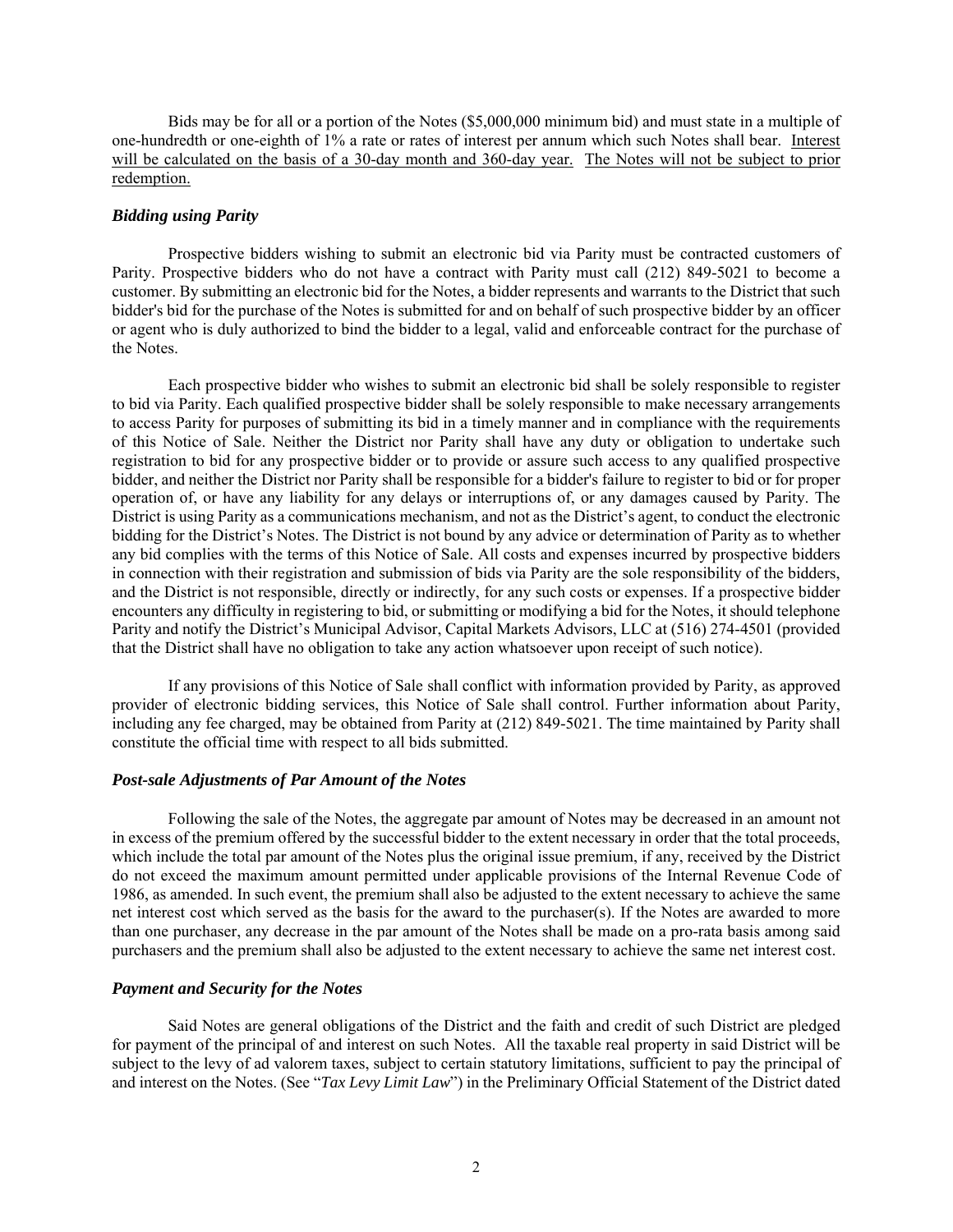June 22, 2022 (the "Preliminary Official Statement"), circulated in connection with the sale of the Notes, which shall be supplemented by the final official statement to be dated June 30, 2022 (the "Official Statement").

Upon default in the payment of principal of or interest on the Notes or certain other obligations of the District, the State Comptroller is required, under the conditions and to the extent prescribed by Section 99-b of the State Finance Law, to withhold state aid and assistance to the District and apply the amount thereof so withheld to the payment of defaulted principal and interest with respect to said Notes and said other obligations.

#### *Authority for and Purpose of the Issue*

The Notes are issued pursuant to the Constitution and Laws of the State, including the Local Finance Law, the Education Law and a resolution duly adopted by the Board of Education on May 26, 2020, delegating the power to the President of the Board of Education to issue revenue anticipation notes in anticipation of the receipt of certain moneys apportioned to the District by the State of New York.

The Notes are being issued in anticipation of State aid, the receipt of which has been included as estimated revenue in the District's 2022-23 Adopted Budget. Proceeds of the Notes will be used to offset the effects of normal timing differences between cash receipts and disbursements. The proceeds of the Notes may be used only for the purposes of paying the expenses of the District for said fiscal year payable from the State aid in anticipation of which they are issued.

Pursuant to Section  $25.00(g)$  of the Local Finance Law, generally, whenever the amount of the Notes and any additional revenue anticipation notes issued by the District in anticipation of the receipt of 2022-23 State aid equals the amount of such State aid remaining to be received, the District is required to set aside in special bank accounts all of such State aid as thereafter received, and to use the amounts so set aside only for the purpose of paying such notes. Interest on the Notes will be provided from budgetary appropriations.

In the event the aforementioned State aid moneys are not received on or before the maturity date for the Notes, the Notes may be renewed from time to time. In the event such State aid moneys in anticipation of which the Notes have been issued have not been received by the final maturity of the Notes or any renewals thereof, the principal of and interest on the Notes or any renewals thereof will be paid from other available District moneys.

## *Optional Redemption for the Notes*

The Notes will not be subject to redemption prior to maturity.

#### *Award of Notes*

The Notes will be awarded and sold to the bidder(s) complying with the terms of sale and offering to purchase the Notes at the lowest net interest cost, and if two or more such bidders offer the same lowest net interest cost, then to the one of said bidders offering to purchase the largest par amount of the Notes and if all of said bidders offer the same net interest cost and offer to purchase the same par amount, then to the one of said bidders selected by the Sale Officer by lot from among all said bidders.

The right is reserved by the District to award to any bidder all or any part of the Notes which such bidder offers to purchase and, in the event of a partial award, the premium, if any, specified by such bidder will be prorated.

Award of the Notes is expected to be made promptly after opening of the bids, but the successful bidder(s) may not withdraw its proposal until after 3:00 o'clock P.M. (Prevailing Time) on the day of such bid opening and then only if such award has not been made prior to the withdrawal. The Notes will be delivered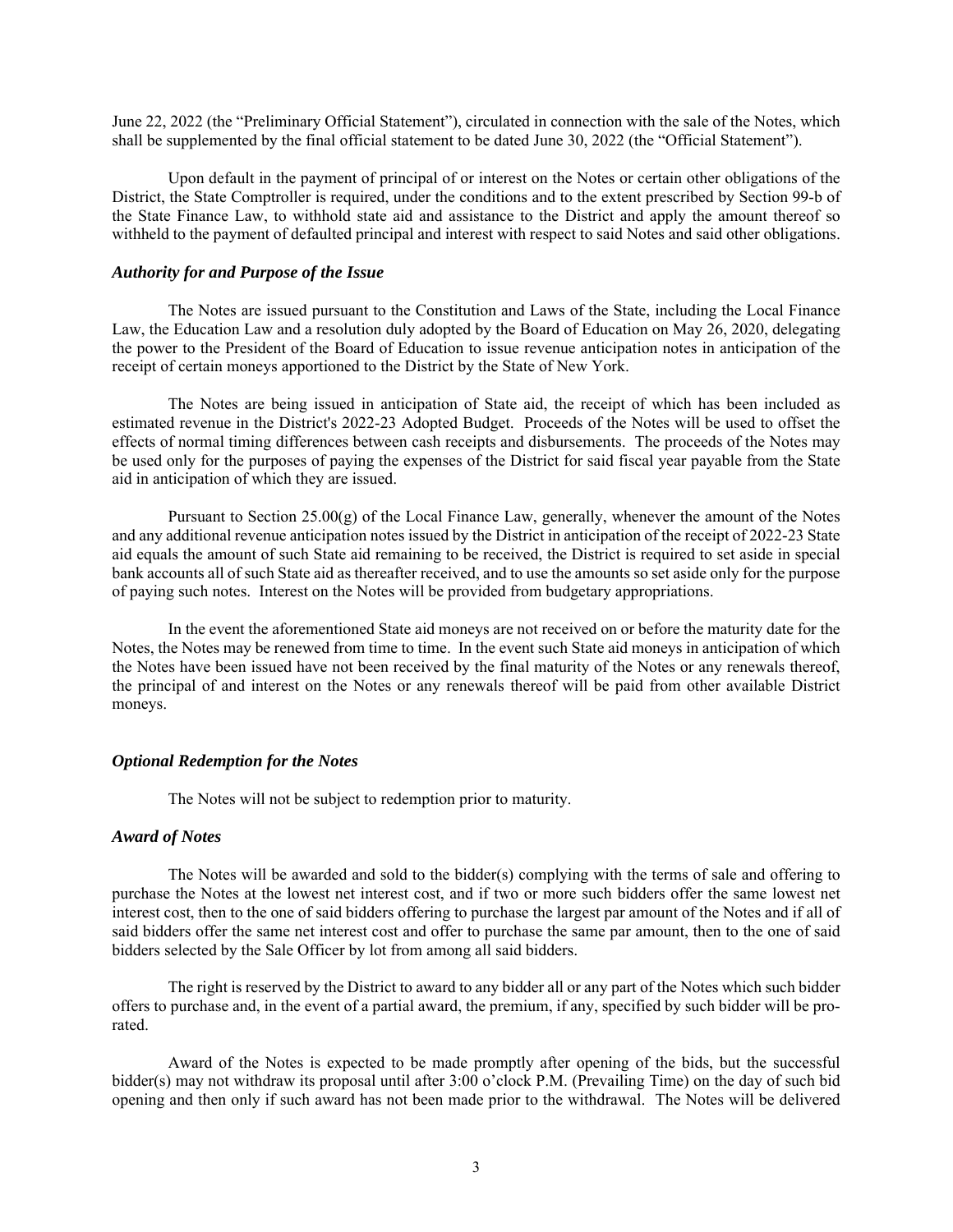and shall be paid for on or about the Date of Notes at such place and on such business day and at such hour, as the Sale Officer and successful bidder(s) shall mutually agree.

#### *Form of the Notes*

The Notes will be issued in registered form, and, at the option of the purchaser(s), the Notes will be (i) registered in the name of the successful bidder or (ii) registered to Cede & Co., as the partnership nominee for The Depository Trust Company, New York, New York ("DTC") as book-entry notes.

If the Notes are registered in the name of the successful bidder(s), a single note certificate will be issued for those Notes bearing the same rate of interest in the aggregate principal amount awarded to the successful bidder(s) at such interest rate. Principal of and interest on such Notes will be payable in Federal Funds by the District, at such bank or trust company located and authorized to do business in the State of New York as selected by the successful bidder.

If the Notes are issued in book-entry form, such notes will be delivered to DTC, which will act as securities depository for the Notes. Beneficial owners will not receive certificates representing their respective interests in the Notes. Individual purchases may be made in denominations of \$5,000 or integral multiples thereof. A single note certificate will be issued for those Notes bearing the same rate of interest and CUSIP number in the aggregate principal amount awarded to such purchaser at such interest rate. Principal of and interest on said Notes will be paid in Federal Funds by the District to Cede & Co., as nominee for DTC, which will in turn remit such principal and interest to its participants for subsequent distribution to the beneficial owners of the Notes as described herein.

Transfer of principal and interest payments to beneficial owners by participants of DTC will be the responsibility of such participants and other nominees of beneficial owners. The District will not be responsible or liable for payments by DTC to its participants or by DTC participants to beneficial owners or for maintaining, supervising or reviewing the records maintained by DTC, its participants or persons acting through such participants.

CUSIP identification numbers will be printed on the book-entry Notes if Bond Counsel is provided with such numbers by the close of business on the Sale Date of the Notes, but neither the failure to print such number on any Note nor any error with respect thereto shall constitute cause for a failure or refusal by the purchaser thereof to accept delivery and pay for the Notes in accordance with the terms hereof. All expenses in relation to the printing of CUSIP numbers on the Notes shall be paid for by the District; provided, however, that the CUSIP Service Bureau charge for the assignment of said numbers shall be the responsibility of and shall be paid for by the purchaser. DTC is an automated depository for securities and a clearinghouse for securities transactions, and will be responsible for establishing and maintaining a book-entry-only system for recording the ownership interests of its participants, which include certain banks, trust companies and securities dealers, and the transfer of the interests among its participants. The DTC participants will be responsible for establishing and maintaining records with respect to the Notes. Individual purchases of beneficial ownership interests in the Notes may be made only through book entries made on the books and records of DTC (or a successor depository) and its participants.

## *Delivery of the Notes*

Said Notes will be delivered on or about the Date of the Notes, referred to herein, in New York, New York or otherwise as may be agreed with the purchaser(s); however, if the Notes are issued in book-entry only form, said Notes will be delivered to DTC, Jersey City, New Jersey. The purchase price of said Notes shall be paid in FEDERAL FUNDS or other funds available for immediate credit on said delivery date.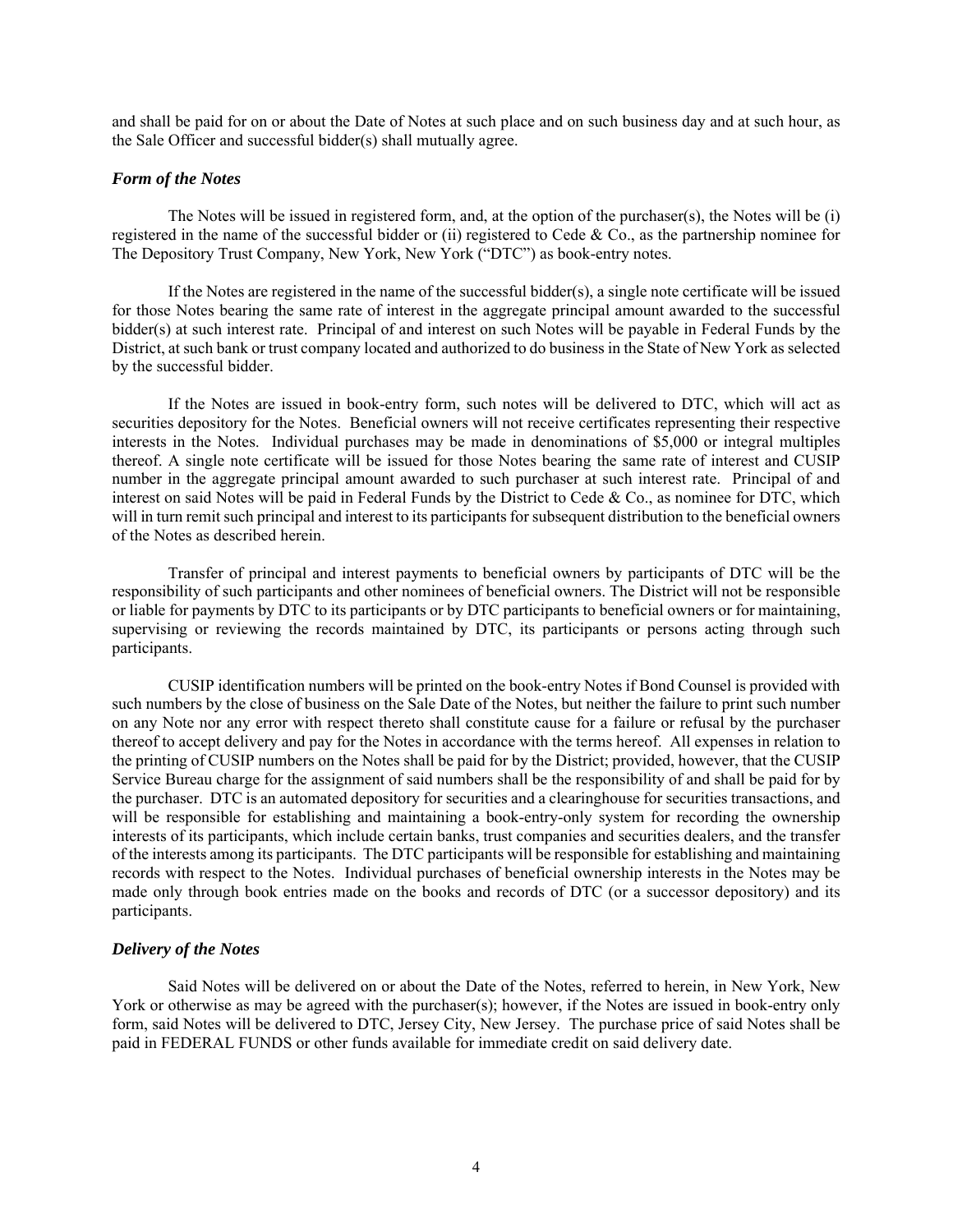#### *Legal Opinion*

The proposed form of the approving legal opinion of Bond Counsel is set forth in Appendix D to the Preliminary Official Statement dated June 22, 2022 (the "Preliminary Official Statement"), circulated in connection with the sale of the Notes, which shall be supplemented by the final official statement to be dated June 30, 2022 (the "Official Statement"), and will be furnished to the purchaser upon delivery of the Notes.

#### *Tax Exemption*

In the opinion of Bond Counsel, interest on the Notes is (i) excluded from gross income for federal income tax purposes pursuant to Section 103 of the Internal Revenue Code of 1986, as amended (the "Code") and (ii) exempt from personal income taxes of New York State and its political subdivisions, including The City of New York, all as described in more detail in "TAX MATTERS" in the Preliminary Official Statement. Upon delivery of the Notes, Bond Counsel will deliver an opinion regarding the tax-exempt status of the Notes substantially in the form of the approving legal opinion of Bond Counsel set forth in Appendix D of the Preliminary Official Statement.

 The successful bidder may at its option refuse to accept the Notes if the opinion of Bond Counsel is not delivered or if any income tax law of the United States of America is hereafter enacted which shall provide that the interest thereon is taxable, or shall be taxable at a future date, for federal income tax purposes, and in such case said successful bidder will be relieved of its contractual obligations arising from the acceptance of its proposal.

#### *Bank Qualification*

The District will not designate the Notes as "qualified tax-exempt obligations" pursuant to the provisions of Section 265(b)(3) of the Code.

## *Obligation of Winning Bidder to Deliver an Issue Price Certificate at Closing*

By submitting a bid, each bidder is certifying that its bid is a firm offer to purchase the Notes, is a good faith offer which the bidder believes reflects current market conditions, and is not a "courtesy bid" being submitted for the purpose of assisting in meeting the competitive sale requirements relating to the establishment of the "issue price" of the Notes pursuant to Section 148 of the Code, including the requirement that bids be received from at least three (3) underwriters of municipal bonds who have established industry reputations for underwriting new issuances of municipal bonds (the "Competitive Sale Requirements"). The Municipal Advisor will advise the winning bidder if the Competitive Sale Requirements were met at the same time it notifies the winning bidder of the award of the Notes. **Bids will not be subject to cancellation in the event that the Competitive Sale Requirements are not satisfied.**

The winning bidder(s) shall, within one  $(1)$  hour after being notified of the award of the Notes, advise the Municipal Advisor by electronic or facsimile transmission of the reasonably expected initial public offering price or yield of each maturity of the Notes (the "Initial Reoffering Prices") as of the date of the award.

By submitting a bid, the winning bidder agrees (unless the winning bidder is purchasing the Notes for its own account and not with a view to distribution or resale to the public) that if the Competitive Sale Requirements are not met, it will elect and satisfy either option (1) or option (2) described below. *Such election must be made on the bid form submitted by each bidder or otherwise communicated to the Municipal Advisor at the time of the submission of the bid.*

(1) **Hold the Price**. The winning bidder: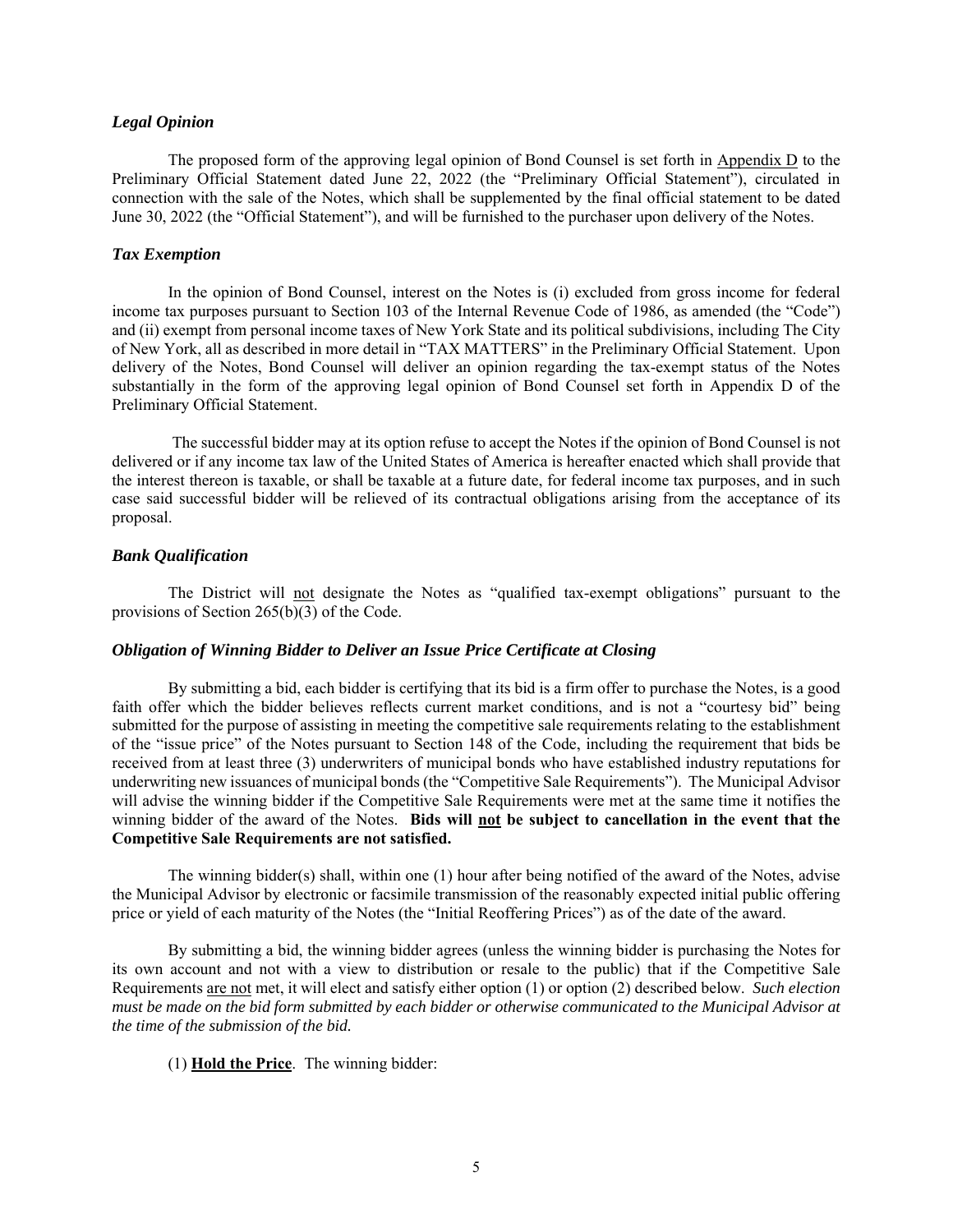(a) will make a bona fide offering to the public of all of the Notes at the Initial Reoffering Prices and provide Bond Counsel with reasonable supporting documentation, such as a copy of the pricing wire or equivalent communication, the form of which is acceptable to Bond Counsel,

(b) will neither offer nor sell to any person any Notes within a maturity at a price that is higher, or a yield that is lower, than the Initial Reoffering Price of such maturity until the earlier of (i) the date on which the winning bidder has sold to the public at least 10 percent of the Notes of such maturity at a price that is no higher, or a yield that is no lower, than the Initial Reoffering Price of such maturity or (ii) the close of business on the 5th business day after the date of the award of the Notes, and

(c) has or will include within any agreement among underwriters, any selling group agreement and each retail distribution agreement (to which the winning bidder is a party) relating to the initial sale of the Notes to the public, together with the related pricing wires, language obligating each underwriter to comply with the limitations on the sale of the Notes as set forth above.

## (2) **Follow the Price**. The winning bidder:

(a) will make a bona fide offering to the public of all of the Notes at the Initial Reoffering Prices and provide the Issuer with reasonable supporting documentation, such as a copy of the pricing wire or equivalent communication, the form of which is acceptable to Bond Counsel,

(b) will report to the Issuer information regarding first price that at least 10 percent of the Notes within each maturity of the Notes have been sold to the public,

(c) will provide the Issuer with reasonable supporting documentation or certifications of such sale prices the form of which is acceptable to Bond Counsel. This reporting requirement, which may extend beyond the closing date of the Notes, will continue until such date that the requirement set forth in paragraph (b) above for each maturity of the Notes is satisfied, and

(d) has or will include within any agreement among underwriters, any selling group agreement and each retail distribution agreement (to which the winning bidder is a party) relating to the initial sale of the Notes to the public, together with the related pricing wires, language obligating each underwriter to comply with the reporting requirement described above.

For purposes of the "hold the price" or "follow the price" requirement, a "maturity" refers to Notes that have the same interest rate, credit and payment terms.

Regardless of whether or not the Competitive Sale Requirements were met, the winning bidder shall submit to the Issuer a certificate (the "Reoffering Price Certificate"), satisfactory to Bond Counsel, prior to the delivery of the Notes stating the applicable facts as described above. The form of Reoffering Price Certificate is available by contacting Bond Counsel or the Municipal Advisor.

If the winning bidder has purchased the Notes for its own account and not with a view to distribution or resale to the public, then, whether or not the Competitive Sale Requirements were met, the Reoffering Price Certificate will recite such facts and identify the price or prices at which the purchase of the Notes was made.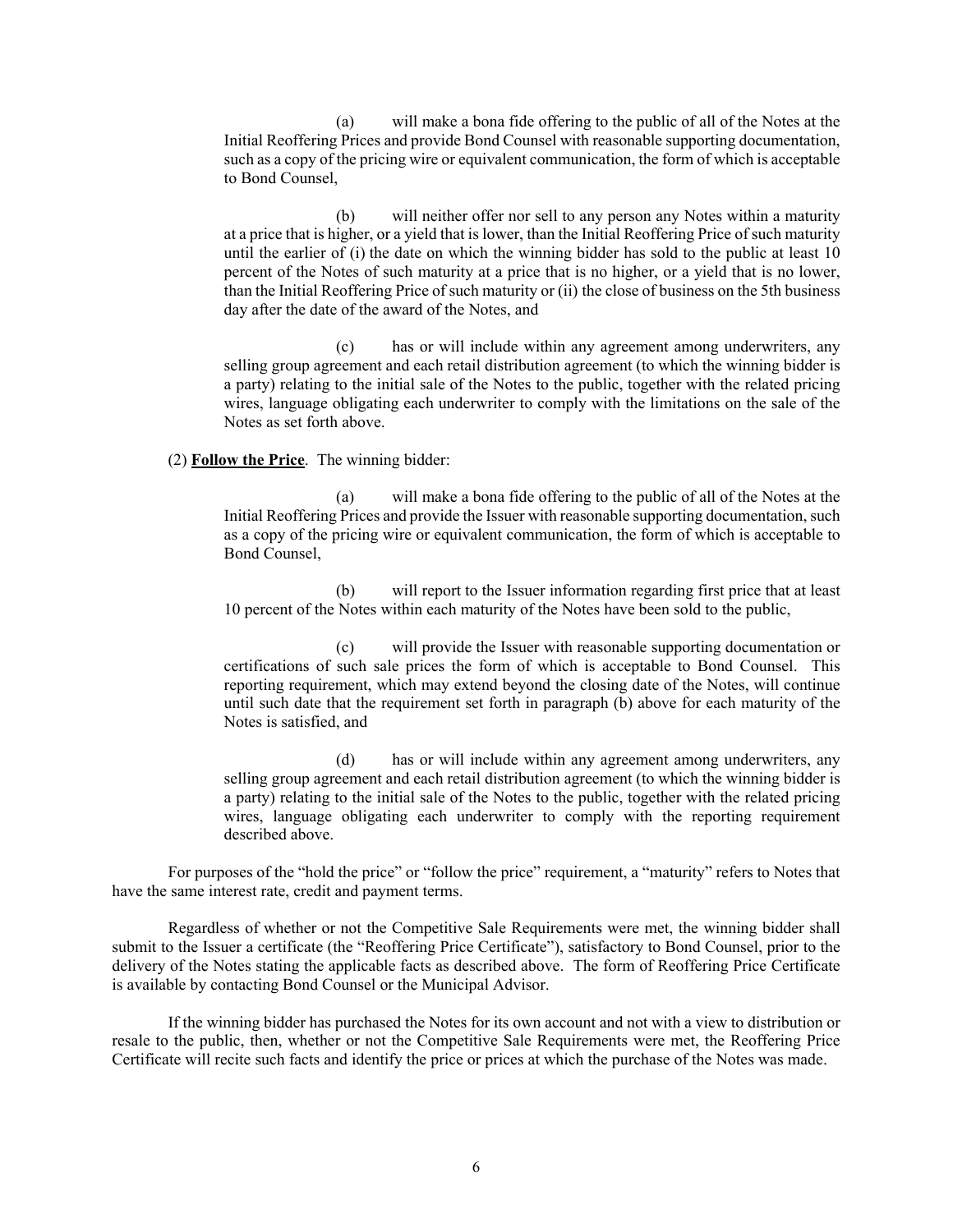For purposes of this Notice, the "public" does not include the winning bidder or any person that agrees pursuant to a written contract with the winning bidder to participate in the initial sale of the Notes to the public (such as a retail distribution agreement between a national lead underwriter and a regional firm under which the regional firm participates in the initial sale of the Notes to the public). In making the representations described above, the winning bidder must reflect the effect on the offering prices of any "derivative products" (e.g., a tender option) used by the bidder in connection with the initial sale of any of the Notes.

#### *Official Statement, Undertaking to Provide Notices of Events and Compliance History*

The District will provide a reasonable number of Official Statements to the successful bidder within seven (7) business days following receipt of a written request therefor made to the District and its Municipal Advisor. Such request may specify the applicable (a) offering price, (b) selling compensation, (c) rating, (d) credit enhancement and (e) identity and complete name of such bidder and any participating underwriters, and if so, the Preliminary Official Statement will be modified or supplemented by the information so specified. Neither the District nor its Municipal Advisor shall be liable in any manner for any delay, inaccuracy, or omission on the part of any successful bidder with respect to such request, nor shall the District's failure, as a result thereof, to provide the Official Statement within the above time period, constitute cause for a failure or refusal by such bidder to accept delivery of and pay for the Notes in accordance with the terms hereof.

The Preliminary Official Statement is in a form "deemed final" by the District for purposes of Securities and Exchange Commission Rule 15c2-12 ("Rule 15c2-12"), but may be modified or supplemented as noted above. In order to assist bidders in complying with Rule 15c2-12 and as part of the District's contractual obligation arising from its acceptance of the proposal of the successful bidder(s), at the time of the delivery of the Notes the District will provide an executed copy of its "Undertaking to Provide Notices of Events" (the "Undertaking"). *The form of said Undertaking is set forth in Appendix E to the Preliminary Official Statement.*

Except as otherwise set forth in the Preliminary Official Statement (see the caption entitled "DISCLOSURE UNDERTAKING"), the District is in compliance in all material respects with all previous undertakings made pursuant to Rule 15c2-12 during each of the past five years.

## *Documents Accompanying the Delivery of the Notes*

The obligation hereunder to deliver or accept the Notes pursuant hereto shall be conditioned on the delivery to the successful bidder at the time of delivery of the Notes of: (i) the opinion of Bond Counsel; (ii) a certificate of the School Attorney, dated the date of delivery of the Notes, to the effect that there is no controversy or litigation of any nature pending or threatened to restrain or enjoin the issuance, sale, execution or delivery of the Notes, or in any way contesting or affecting the validity of the Notes or any of the proceedings taken with respect to the issuance and sale thereof or the application of moneys to the payment of the Notes, and further stating that there is no controversy or litigation of any nature now pending or threatened by or against the District wherein an adverse judgment or ruling could have a material adverse impact on the financial condition of the District or adversely affect the power of the District to levy, collect and enforce the collection of taxes or other revenues for the payment of its Notes, which has not been disclosed in the Official Statement; (iii) a certificate of the President of the Board of Education to the effect that as of the date of the Official Statement and at all times subsequent thereto, up to and including the time of the delivery of the Notes, the Official Statement did not and does not contain any untrue statement of a material fact or omit to state a material fact necessary to make the statements herein, in the light of the circumstances under which they were made, not misleading, and further stating that there has been no adverse material change in the financial condition of the District since the date of the Official Statement to the date of issuance of the Notes (and having attached thereto a copy of the Official Statement); (iv) a certificate signed by the President of the Board of Education evidencing payment for the Notes; (v) a signature certificate evidencing the due execution of the Notes, including statements that (a) no litigation of any nature is pending or, to the knowledge of the signers, threatened, restraining or enjoining the issuance and delivery of the Notes or the levy and collection of taxes to pay the principal of and interest thereon, nor in any manner questioning the proceedings and authority under which the Notes were authorized or affecting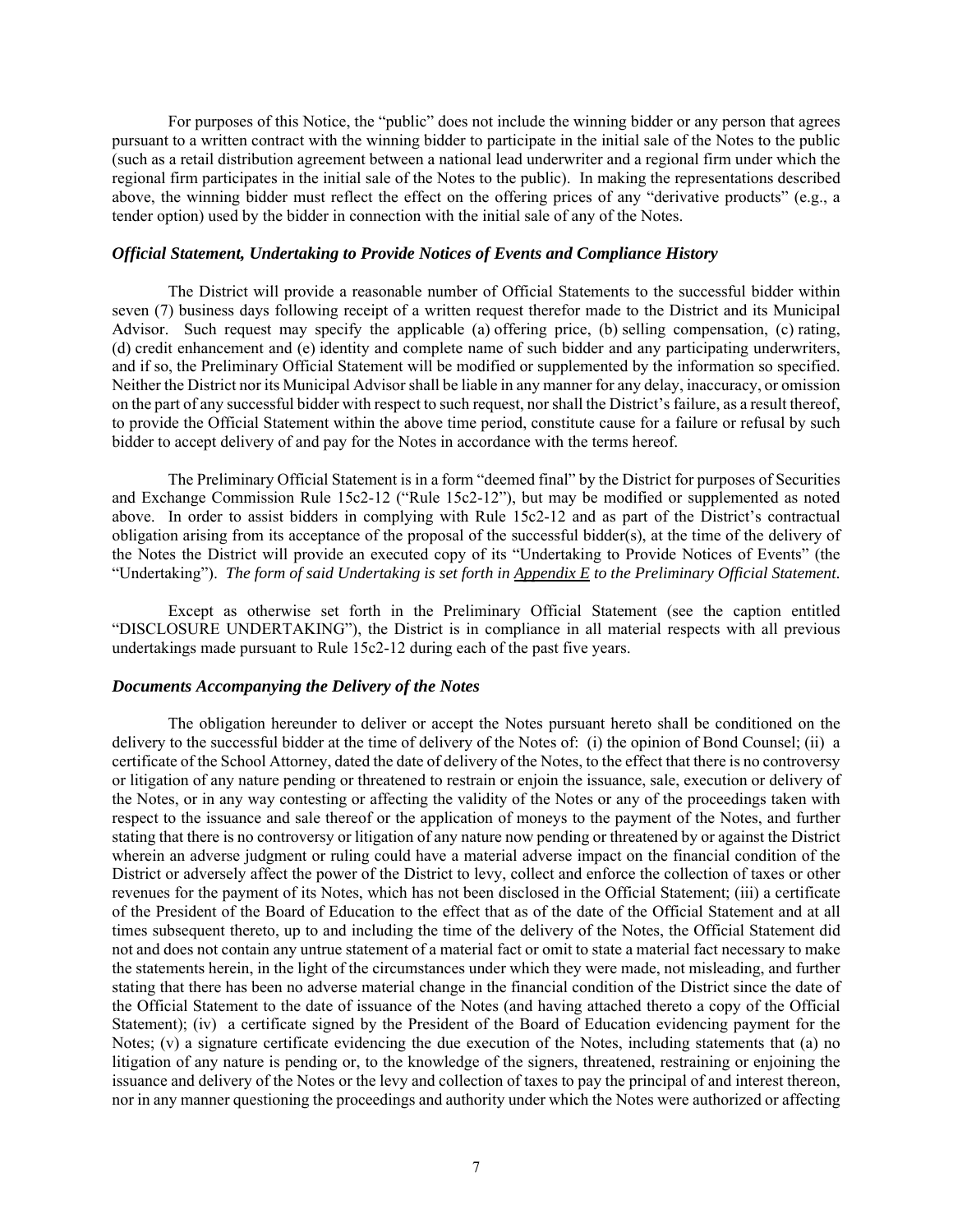the validity of the Notes thereunder, (b) neither the corporate existence or boundaries of the District nor the title of the signers to their respective offices is being contested, and (c) no authority or proceedings for the issuance of the Notes have been repealed, revoked or rescinded, and (vi) a Tax Certificate executed by the President of the Board of Education, as described under "TAX MATTERS" in the Preliminary Official Statement.

## *Contact Information*

The District's contact information is Mr. Jamal Scott Assistant Superintendent for Business & Operations, (516) 434-4062, email: JJScott@hempsteadschools.org.

> HEMPSTEAD UNION FREE SCHOOL DISTRICT NASSAU COUNTY, NEW YORK

/s/ Olga Brown- Young President of the Board of Education and Chief Fiscal Officer

Dated: June 22, 2022